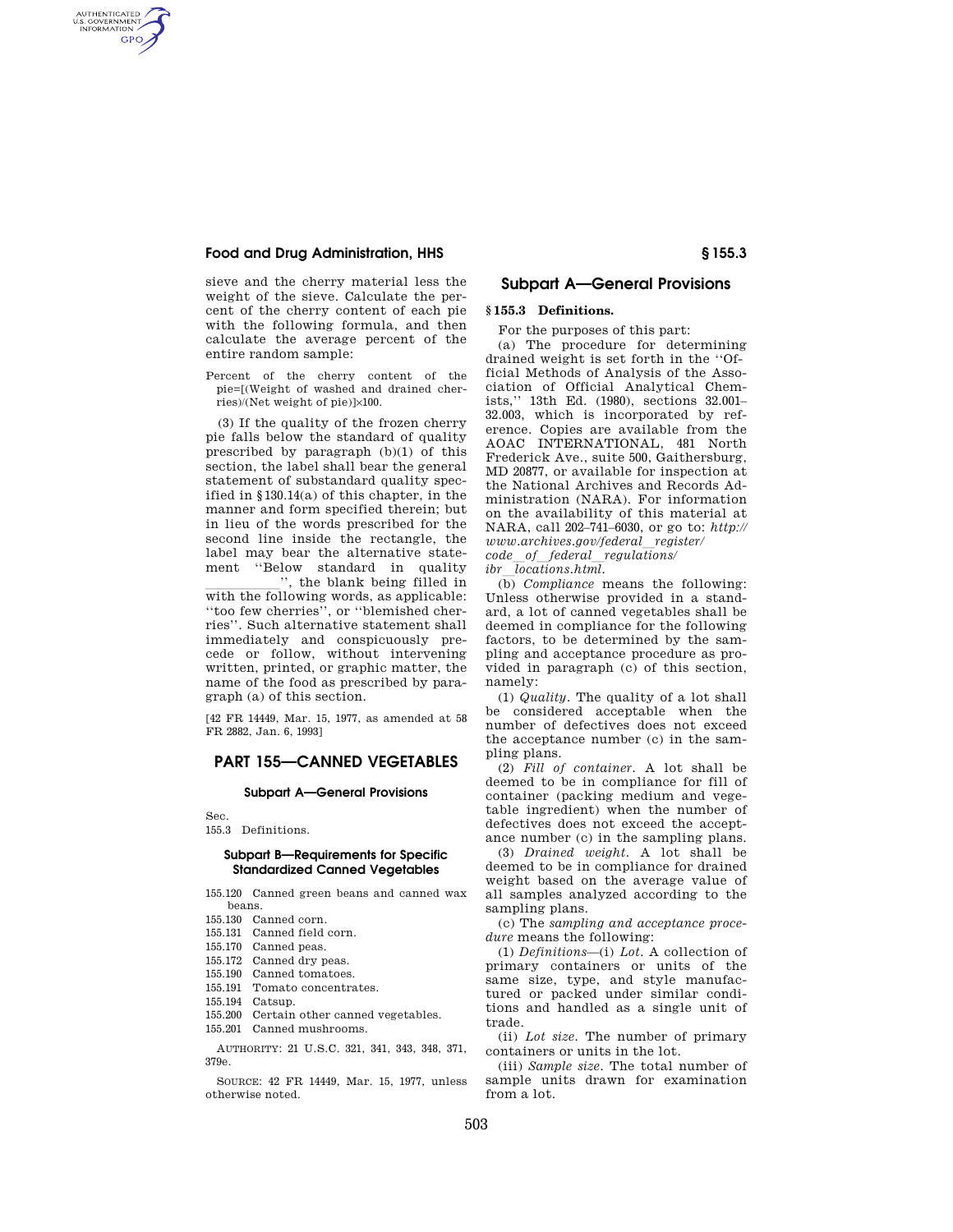(iv) *Sample unit.* A container, a portion of the contents of a container, or a composite mixture of product from small containers that is sufficient for the examination or testing as a single unit. For fill of container, the sample unit shall be the entire contents of the container.

(v) *Defective.* Any sample unit shall be regarded as defective when the sample unit does not meet the criteria set forth in the standards.

(vi) *Acceptance number (c).* The maximum number of defective sample units permitted in the sample in order to consider the lot as meeting the specified requirements.

(vii) *Acceptable quality level (AQL).*  The maximum percent of defective sample units permitted in a lot that will be accepted approximately 95 percent of the time.

(2) *Sampling plans.* 

| Lot size (primary containers                                              | Size of container |                |
|---------------------------------------------------------------------------|-------------------|----------------|
|                                                                           | n <sup>1</sup>    | c <sup>2</sup> |
| NET WEIGHT EQUAL TO OR LESS THAN 1 KG (2.2 LB)                            |                   |                |
|                                                                           | 13                | 2              |
|                                                                           | 21                | 3              |
|                                                                           | 29                | 4              |
| 48,001 to 84,000                                                          | 48                | 6              |
| 84,001 to 144,000                                                         | 84                | 9              |
| 144,001 to 240,000                                                        | 126               | 13             |
|                                                                           | 200               | 19             |
| NET WEIGHT GREATER THAN 1 KG (2.2 LB) BUT NOT MORE THAN<br>4.5 KG (10 LB) |                   |                |
|                                                                           | 13                | 2              |
|                                                                           | 21                | 3              |
|                                                                           | 29                | 4              |
| 24,001 to 42,000                                                          | 48                | 6              |
| 42,001 to 72,000                                                          | 84                | 9              |
| 72,001 to 120,000                                                         | 126               | 13             |
|                                                                           | 200               | 19             |
| NET WEIGHT GREATER THAN 4.5 KG (10 LB)                                    |                   |                |
|                                                                           | 13                | 2              |
|                                                                           | 21                | 3              |
|                                                                           | 29                | 4              |
|                                                                           | 48                | 6              |
|                                                                           | 84                | 9              |
|                                                                           | 126               | 13             |
| $Q_{\text{Var}}$ 42.000                                                   | 200               | 10.            |

<sup>1</sup>  $n$  = number of primary containers in sample.<br><sup>2</sup>  $c$  = acceptance number.

-- ...<br>Over 42.000 .....

(d) *Strength and redness of color* means at least as much red as is obtained by comparison of the prepared product, with the blended color produced by spinning a combination of the following concentric Munsell color discs

## **§ 155.3 21 CFR Ch. I (4–1–10 Edition)**

of equal diameter, or the color equivalent of such discs:

Disc 1—Red (5R 2.6/13) (glossy finish) Disc 2—Yellow (2.5 YR 5/12) (glossy finish) Disc 3—Black (N1) (glossy finish) Disc 4—Grey (N4) (mat finish)

Such comparison is to be made in full diffused daylight or under a diffused light source of approximately 2691 lux (250 footcandles) and having a spectral quality approximating that of daylight under a moderately overcast sky, with a correlated color temperature of 7,500 degrees Kelvin ±200 degrees. With the light source directly over the disc and product, observation is made at an angle of 45 degrees from a distance of about 24 inches from the product. Electronic color meters may be used as an alternate means of determining the color of tomato concentrates. Such meters shall be calibrated to indicate that the color of the product is as red or more red than that produced by spinning the Munsell color discs in the combination as set out above.

(e) *Tomato soluble solids* means the sucrose value as determined by the method prescribed in the ''Official Methods of Analysis of the Association of Official Analytical Chemists,'' 13th Ed., 1980, sections 32.014 to 32.016 and 52.012, under the headings ''Soluble Solids in Tomato Products Official Final Action'' and ''Refractive Indices (n) of Sucrose Solutions at 20°,'' which is incorporated by reference. Copies are available from the AOAC INTER-AOAC NATIONAL, 481 North Frederick Ave., suite 500, Gaithersburg, MD 20877, or are available for inspection at the National Archives and Records Administration (NARA). For information on the availability of this material at NARA, call 202–741–6030, or go to: *http:// www.archives.gov/federal*l*register/ code*l*of*l*federal*l*regulations/* 

*ibr*  $\overline{locations.html}$ . If no salt has been added, the sucrose value obtained from the referenced tables shall be considered the percent of tomato soluble solids. If salt has been added either intentionally or through the application of the acidified break, determine the percent of such added sodium chloride as

specified in paragraph (f) of this section. Subtract the percentage so found from the percentage of total soluble